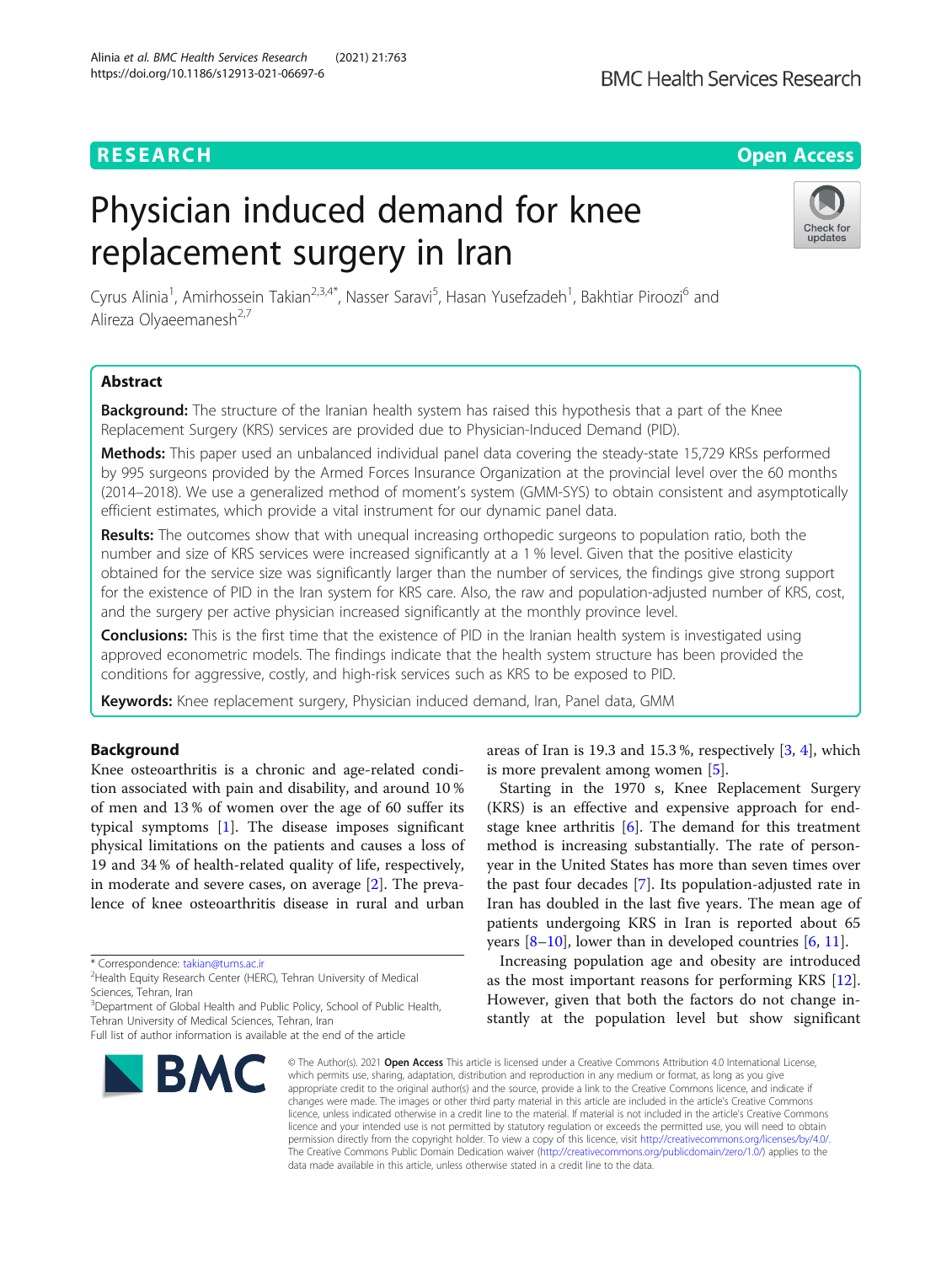changes gradually over time, the increased demand for this service over shorter periods could have other structural reasons; technology advances, increasing the level of community health knowledge, increasing the level of community income, changing lifestyles, and increasing access to services due to the entry of more orthopedic surgeons into the health market  $[13-15]$  $[13-15]$  $[13-15]$  $[13-15]$  $[13-15]$ . Due to the considerable information asymmetry between the surgeon and the patient, the surgeons simultaneously act as suppliers (as service providers) and demanders (as patient agents). This means that surgeons are entirely free to prescribe the type of treatment, providing conditions for an imperfect agency problem. In such cases, the decision to prescribe the service is influenced by the economic motivations of the providers, and the surgeon prioritizes her/his preferences over the patient [[16](#page-6-0)].

As such, the question raised by health policymakers is whether the KRS prescribed by the surgeons were based on the patient's needs or not? This question becomes especially acute when the physician to population ratio has increased over time and the physician's share of patient decreases and naturally reduces his/her income. Physician Induced Demand (PID) is seen to compensate for lost income due to fewer patients. However, this solution is more suitable for diagnostic and elective surgery services [\[17\]](#page-6-0).

The existence of PID in the Iranian health system is very likely for structural reasons. Physicians have a very high degree of freedom of action in the Iranian health system, and regulatory bodies do not effectively monitor their performance. Reimbursement to the providers is in the form of Fee-For-Service and dramatically increases the motivation of providers to deliver more services. Also, the physician-population ratio has increased significantly over the past decade [\[18](#page-6-0)].

Various types of health insurance cover more than 90 % of Iran's population. Social Security Organization, Health Insurance Organization, and Armed Forces Insurance, with the coverage rates of 42.87 %, 42.80 %, and 5.00 %, respectively, are the largest Iran's health insurance organizations. The first two insurances are committed to providing services to Iranian workers, the underprivileged, government employees, and rural residents, covering 90 % of inpatient services and 70 % of outpatient services in public health facilities. Also, the Armed Forces Insurance is committed to providing outpatient and inpatient services to the Armed Forces and their families, most of whose services are free of charge in government and military centers and offset between 65 and 90 % of privatesector costs [[18](#page-6-0)–[20\]](#page-6-0).

Using unbalanced panel data covering KRS services provided by the Armed Forces Insurance Organization at the provincial level for 60 months, this study has designed econometric modeling to answer the above question and fill this knowledge gap.

# **Methods**

# Dataset

We use microeconomic data for the monthly average number of KRS activities by each orthopedic specialist over 2014 to 2018, compiled from the Iranian Armed Forces Insurance Organization at the provincial level. The unbalanced individual panel data covers the steadystate 15,729 surgeries performed by 995 surgeons. These suppliers satisfy this condition that began their activity before 2014 and had not been retired during the study time. Population data, including population size of people older than 50 years and average monthly income for each (province) and each (month) are extracted from the census results for 2011 and 2016 years. To estimate the population size of the middle years, the constant annual multiplier of 0.021 was used as the average annual growth.

The economic theory of supply and demand explains the presence of PID for KRS when an increased number of the surgeons decreases the patient's quota for each The economic theory of supply and demand explains the presence of PID for KRS when an increased number of surgeons decreases the patient's quota for each surgeon, thereby lead to reducing the number of surgeries and his/her income. Therefore, within the context of fixed prices, the increase in supply has led to imbalance, and in order to achieve equilibrium, doctors are trying to regain their level of income in two ways; first, increase the number of surgeries, and second, increase the price of each surgery by changing the type of surgery and making it more expensive. Ultimately, an increase in supply leads to an increase in demand [\[17](#page-6-0), [21](#page-6-0)]. Part of this elevated demand has been increased access to the services by increasing the household's income, improving the level of health insurance coverage, the emergence of new advanced technologies, raising the level of public health awareness, or increasing the elderly population. However, according to the theory, part of this increase in demand could be due to PID. So, the induced KSR should be measured as the increment in the activities that would not have performed whiteout training and employing more orthopedic surgeons. Therefore, in the current study, the changes in the supply of KRS services are measured by the density variable  $(d_{it})$  of orthopedic surgeons, which is equal to the ratio of surgeons to every 100,000 population over 50 years of age.

# Variables

Following Delattre and Dormont [[22](#page-6-0)], to estimating the potential PID for KRS, we require measuring the activities of the surgeons in the two following ways:

 $n_{it}$ :the number of performed KRS by each physician at province  $i$  at month  $t$ . This variable can show changes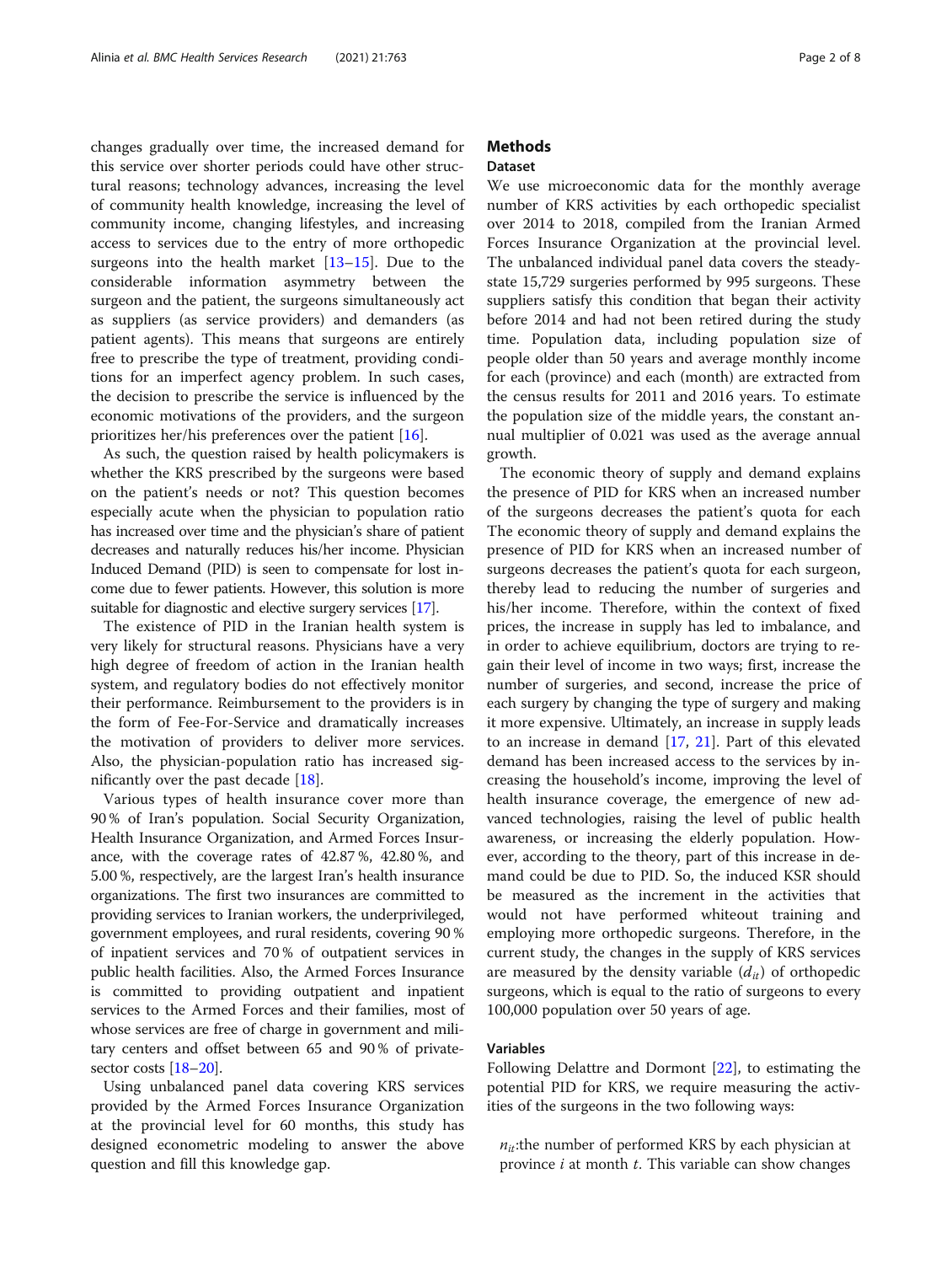in the number of surgeries over time, but has four main drawbacks; First, it is not able to identify the access effect for cases that had an unmet need for any reason, including the inability to purchase the services, lack of geographical access to the surgeon, lack of knowledge about the existence of treatment and the like. Second, it does not show the content of the service. As mentioned earlier, the physician can manipulate the overall cost of the service by changing the type and quality of service, but  $n_{it}$  variable cannot measure it. Third, it does not depict the initiating effect. If the patient asked the surgery, this request should not be considered a PID, even if the operation was unnecessary. Fourth, it does not consider the practice style of physicians. Different surgeons do not necessarily make the same decision for a particular patient regarding whether or not to perform the procedure and service type, so the procedure alone should not be measured as induced demand. However, the  $n_{it}$  variable is a crucial factor in measuring PID in this study.

 $s_{it}$ : the size of performed KRS by each physician at province  $i$  at month  $t$ . This variable is obtained by multiplying the number of operations performed by the cost of each operation, which is paid by the patient and the health insurance;  $s_{it} = n_{it} f_{it}$ . A significant increase in the mean of this variable over time clearly indicates a change in the type of operation, a rise in the price of the material used, or a combination of both. Given the  $s_{it}$  can simultaneously measure the surgeries' amount and content, it can eliminate all four weaknesses of the previous variable. Even if the service would be patientinitiated, the decision about the intensity of the service is made by the surgeon. So, increasing the mean cost of each KRS over time cannot be due to increased levels of access to the service, and also the relative value of the cost of each surgery eliminates the constant effects of the providers' behavior, such as physicians' preferences and practice style.

The variables  $n_{it}$  and  $s_{it}$  represent the demand for the service, and their changes indicate the demand shock. In a supply-demand framework, the study of changes in each of these variables in response to changes in service supply defined by the ratio of surgeons to the elderly population,  $d_{it}$ , with controlling other influential factors, can show the existence of induced demand. Increasing the  $d_{it}$  causes a positive shift in the total supply curve and exits from the initial equilibrium point. Due to the fixed prices, the new supply and demand curves intersect at the disequilibrium price. According to the logic of Delattre and Dormont [[22\]](#page-6-0) and Sorensen and grytten [[23\]](#page-6-0), if physicians do not induce the KRS, supply rationing will arise, the patient quota of each physician will decrease, and therefore the microeconomic elasticity of  $n_{it}$  will be negative. On the other hand, if surgeons increase the size of the service  $(s_{it})$ , in response to the supply rationing, they can partially compensate for their lost income. Given that no managed care exists in Iran, surgeons can freely increase the  $s_{it}$ . Therefore, the sufficient conditions for the existence of PID for KRS are; the elasticity of  $s_{it}$  will be positive and greater than the elasticity of  $n_{it}$ .

# The models

This section presents a dynamic panel data (DPD) model for investigating the induced demand in KRS in Iran. The specification is in accordance with the model performed by Delattre and Dormont [\[22](#page-6-0)], which relates to the investigation on the existence of PID for French physicians. This model makes it possible to an induced demand estimation applying the elasticity of the KRS in response to changing physician density. Besides, DPD allows us to consider both random and permanent unobserved heterogeneities related to the characteristics of the supplier and demanders.

This is especially important when unobserved factors are correlated with independent variables, which can induce bias in estimation. The most important constant and permanent feature of physicians in determining service delivery is their practice style that our model can consider. The presence of lagged dependent variables in the model puts our regression inside the context of dynamic panel models. All variables are transformed to logarithm forms so that coefficients may be interpreted as elasticity.

To test the PID, we need three separate econometric models that are exactly the same, but their dependent variables include  $n_{it}$ ,  $S_{it}$ , and  $q_{it}$ :

$$
\log(n_{it}) = \alpha \log(d_{it}) + \gamma \log(inc_{it}) + Z'_{t[1,k]} \theta_{[k,1]} + \xi_{\delta} + v_i + \varepsilon_{it}
$$
\n(1)

$$
t=m4-2014,...,m3-2019; i=1,2,...,22
$$

The constants  $v_i$  denotes for those fixed and inherent characteristics of the patients in each province that are not obviously considered in the model, including gender, age, disease severity, level of insurance coverage, level of earning, and selecting the physicians based on their reputation. Given that  $d_{it}$  is an aggregate variable because it shows the intensity of competition between orthopedic surgeons to perform KRS at the provincial level, presence of a random term  $\xi_{\delta}$  in the perturbation is recommended. The number and type of KRSs also depends on time-varying determinants such as the development and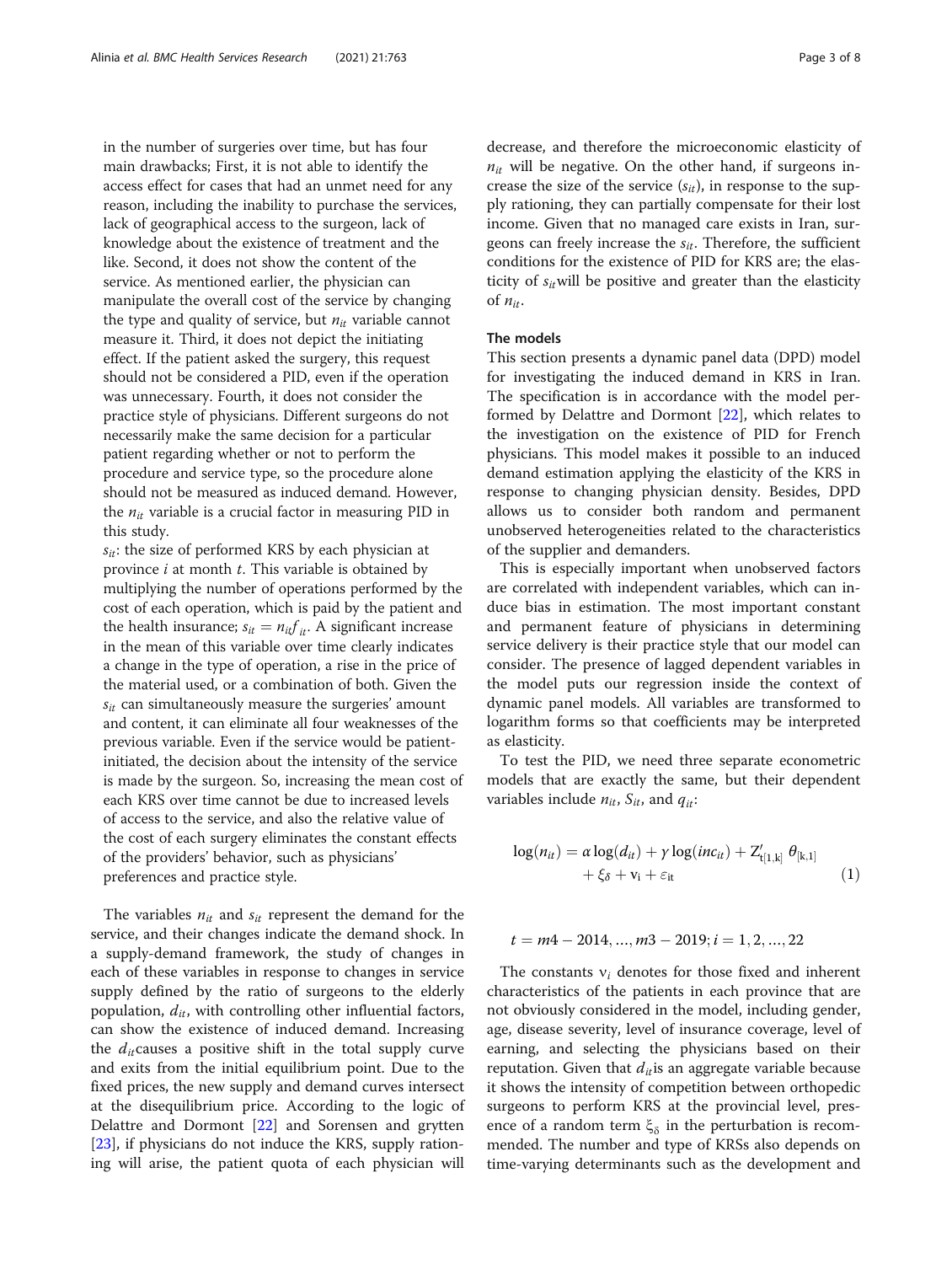<span id="page-3-0"></span>supply of new technologies, economic growth, changes in demographic characteristics, and lifestyle changes that affect all surgeons alike. The sum of these factors is denoted by  $Z'_{t[1,k]}$ . Also, in the one-step estimator, the error term  $\varepsilon_{it}$  is assumed to be i.i.d.  $(0, \delta_{\epsilon}^2)$  across provinces and time. In the two-step estimator, the residuals of the first step are applied to consistently estimate the variance-covariance matrix of the perturbation  $\varepsilon_{it}$ , relaxing the homoscedasticity assumption.

The constant effects of  $v_i$ and  $\xi_\delta$  are eliminated by differencing the first order and our specification is optimized as follows:

$$
\boldsymbol{n}_{it}^{\prime} = \alpha \boldsymbol{d}_{it}^{\prime} + \gamma \boldsymbol{in} \ \boldsymbol{c}_{it} + \lambda \boldsymbol{n}_{it-1}^{\prime} + \boldsymbol{c}_{t} + \varepsilon_{it}^{\prime} \tag{2}
$$

In the resulted specification, the variables of the model represent the first difference of the corresponding logarithm forms and  $\varepsilon_{it}$  is outcome of first-order difference of error term  $\varepsilon_{it}$ . Besides, the  $Z_{t[1,k]}^{'}$  is reduced to fixed time effects  $c_t$ . Also, to tackle with the endogeneity and addressing the unobserved heterogeneity, we added a lagged dependent variable as an instrumental variable and we specified a dynamic panel data model. The same logic was applied on the other two models:

$$
\dot{s_{it}} = \alpha \dot{d_{it}} + \gamma \dot{t} \dot{n} \dot{c_{it}} + \lambda \dot{s_{it-1}} + c_t + \dot{\varepsilon_{it}} \tag{3}
$$

$$
\boldsymbol{f}_{it} = \alpha \boldsymbol{d}_{it} + \gamma \boldsymbol{in} \ \boldsymbol{c}_{it} + \lambda \boldsymbol{f}_{it-1} + \boldsymbol{c}_{t} + \varepsilon_{it} \tag{4}
$$

#### Empirical specification and estimation

OLS-pool model is the most straightforward and most standard approach to estimate the coefficient of a panel data model. Nevertheless, this method produces sharply biased estimates if there is province heterogeneity [\[24](#page-6-0)]. Based on Arellano and Bover [\[25](#page-6-0)] and Blundell and Bond [[26\]](#page-6-0) recommendation, the generalized method of moments system (GMM-SYS) is the best alternative approach that is consistent, asymptotically efficient, and provide a strong instrument for dynamic panel data which has more than three time-series observations. Because, GMM-SYS model uses the lagged dependent variable as an instrument from more than two lag series. Also, lags of dependent variable will highly correlated with lagged dependent variable but uncorrelated with the composite disturbance, if  $\varepsilon_{it}$  is a white noise.

To test the validity of GMM assumptions, we used the m1 and m2 tests to check the conditions of first and second-order of serial correlation of the estimated residuals, respectively, and applied Sargan test, which checks the validity of the instruments used. Also, the Hansen test is used to test for the overall effectiveness of all the instrumental variables, and the Wald Chi-Squared test is used to check a possible heteroskedasticity of residuals if we obtain a regression model with fixed effects. All statistical analyzes were performed using STATA version 13 (Stata Crop LP, College Station, TX, USA).

The Research Ethics Committee approved this study protocol at the health equity research center, Tehran University of Medical Sciences and National Institute for Medical Research Development (No. NIMAD.REC.1397.290) and was found to comply with ethical standards.

#### Results

The monthly-province level statistics of physician's steady-state activities in KRS from 2014 to 2018 are presented in Table 1, which includes variables in level and growth rate; the number of surgeries, cost of each operation, population-adjusted number of the surgery, and the number of the surgery per active surgeon. It should be noted that by standardizing the operating costs in terms of the growth rate approved by the government, the effect of increasing the annual tariff is eliminated.

The mean (median) monthly number of KRS in each province in 2014 was 11.03 (3), which increased by 64.91 % (67.00) to 18.19 % (5) in 2018. However, the population and physician-adjusted mean growths in these five years were 94.74 (71.43 %) and 35.25 (44.63), respectively. All the variables are positively skewed, as their mean is significantly larger than the median value. The cost of each KRS, depending on the type of

Table 1 The monthly-province level population characteristics; 2014-2018 (N=15729)

| Years             | 2014            | 2015            | 2016            | 2017            | 2018            | <b>Growth rate</b> |  |
|-------------------|-----------------|-----------------|-----------------|-----------------|-----------------|--------------------|--|
| <b>Statistics</b> | Mean (SE)       |                 |                 |                 |                 |                    |  |
| N                 | 11.03 (2.59)    | 12.48 (2.66)    | 14.83 (2.71)    | 16.27 (3.05)    | 18.19 (3.19)    | 64.91%             |  |
| $P_n$             | 1759.54 (75.02) | 1793.20 (68.39) | 1810.49 (77.04) | 1884.47 (61.36) | 1940.19 (55.51) | 10.27%             |  |
| $P_p$             | 0.19(0.02)      | 0.23(0.02)      | 0.26(0.02)      | 0.32(0.02)      | 0.37(0.02)      | 94.74%             |  |
| $P_{ph}$          | 1.39 (0.05)     | 1.44(0.05)      | 1.53 (0.05)     | 1.65(0.06)      | 1.88 (0.06)     | 35.25%             |  |

N number of KRS at monthly-province level, P<sub>n</sub> cost of each surgery, P<sub>p</sub> number of the surgery per 100,000 population, P<sub>ph</sub> number of the surgery per active physician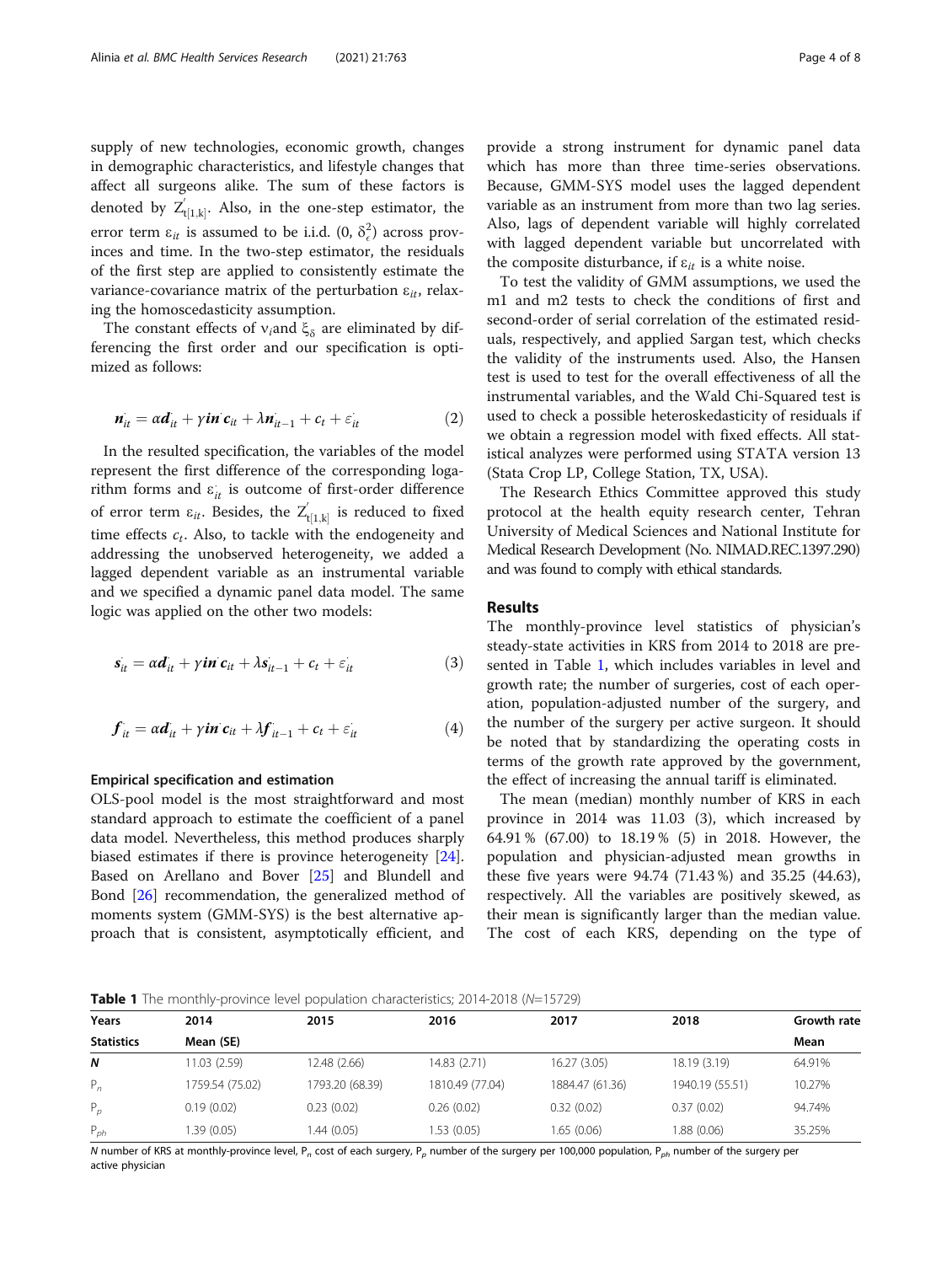operation (total versus partial knee replacement), the surgical approach (traditional surgery/minimally invasive surgery [quadriceps-sparing or lateral approach]), and the type of implant used, can vary greatly, which is confirmed by statistics depicted by  $P_n$  variable in Table [1.](#page-3-0)

Table 2 presents the results of a panel-data unit root estimation based on the Augmented Dickey-Fuller Fisher test. The outcomes indicate that the non-stationary null hypothesis is rejected at the 1 % significance level for all variables. So, it can be said that all variables are integrated of the first order, which justifies the use of the GMM-SYS estimator.

The findings of OLS-pool and two-step GMM-SYS regression models are reported in Table [3](#page-5-0). The first two columns show the results of the standard OLS-pool regression, and the second two columns present the results of two steps of GMM-SYS regression. The dependent variables in columns (1) and (4) are the average number, in columns (2) and (5) are the volume, and in columns (3) and (6) are the weighted values of the services. The results of OLS-pool regressions provide evidence that all variables, except for the factor in columns (1) and (3), have the expected sign and are highly statistically significant at the 1 % level.

The alternative regression models, the Two-step GMM-SYS approach, which is applied to avoid endogeneity biases and omitted variables and provides a short-run demand elasticity, confirm the previous outcomes except for factors in all models. The findings reveal that the physician density and lagged dependent factors significantly affect demand for KRS in Iran. Unexpectedly, the results suggest that the patients' income level is not an essential feature in demand for the surgery.

The F-test results indicate that the GMM-SYS model is significant at the 1 % level and the Wald test does not show the presence of heteroscedasticity, and its Chisquare test statistic is significant at the 1 % or lower level in various model specifications. Also, the Hansen test does not reveal any problem about over-identification restrictions and confirms the validity of variables as

Table 2 Panel-data unit root test (Fisher type based on Augmented Dickey-Fuller)

| <b>Variables</b> | Inverse chi-squared P | Inverse normal Z       |
|------------------|-----------------------|------------------------|
| $n_{it-1}$       | 665.66**              | $-22.50$ <sup>**</sup> |
| $S_{it-1}$       | 520.99**              | $-19.22$ <sup>**</sup> |
| $f_{it-1}$       | 395.89**              | $-15.85$ **            |
| $n_{it}$         | $645.13***$           | $-22.20$ <sup>**</sup> |
| inc              | $124.21***$           | $-947$ <sup>**</sup>   |

\*\*Indicate that the non-stationary null hypothesis is rejected at the 1% significance level

instruments in the two-step GMM-SYS model. The Sargan test does not detect any correlation between the used instruments and the residuals. Finally, The M2 test confirms the absence of a second-order serial correlation of the residuals in the GMM-based regression.

# **Discussion**

Knee replacement surgery is a standard and very effective treatment option for managing severe end-stage knee pain resulting from osteoarthritis, post-traumatic arthritis, and inflammatory arthritis [\[1](#page-6-0)]. However, a significant proportion of postoperative patients report persistent knee pain, poor knee function, and patient dissatisfaction [[1](#page-6-0), [27](#page-6-0), [28](#page-6-0)]. Over the past four decades, there have been numerous innovations in total knee replacement design and implantation techniques, prosthesis diversity, and even alternative treatment scenarios with lower cost or lower revision risk [[29](#page-6-0)]. In situations where the surgeons act as a patient's perfect agent, the choice between these options is based on provider discretion and patient preference. Otherwise, service providers choose the type of treatment scenario based on non-therapeutic factors, such as financial incentives [\[30](#page-6-0)]. In this study, we tested the possibility of PID for KRS in the Iranian health system by two separate econometrics models.

Both analytical models obtained the elasticity of number of KRS variable ( $n_{it}$ ) as positive and less than one. This value was 0.71 and 0.94 in the OLS, and GMM-SYS approaches, respectively. With the increase in the surgeons' density, the number of performed surgeries has also increased significantly at a 1 % level. This finding indicates demand rationing so that the average number of performed KRS by each surgeon has increased over time.

The service size variable  $(s_{it})$  elasticity in both static and dynamic equations was obtained as 0.79 and 1.01, respectively. These values were higher than the elasticity obtained for the  $n_{it}$  variable. These positive differences are confirmed by specification models (3) and (6) for the services relative value factor in (Table [3\)](#page-5-0). Generally, the outcomes show that with increasing orthopedic surgeons to population ratio, both the number and size of KRS services were increased significantly at 1 % level. The positive elasticity associated with the service number variable may be due to the availability effect, but the increase in the service size certainly cannot be related to this issue.

Therefore, the researchers conclude that even if we attribute the increased number of surgeries performed per surgeon to the availability effect, we still have a PID for the KRS in Iran, at least as much as the elasticity obtained for the relative value of the service  $(f_{it})$ . If we accept the GMM-SYS model as an appropriate approach, the PID is about 6 %.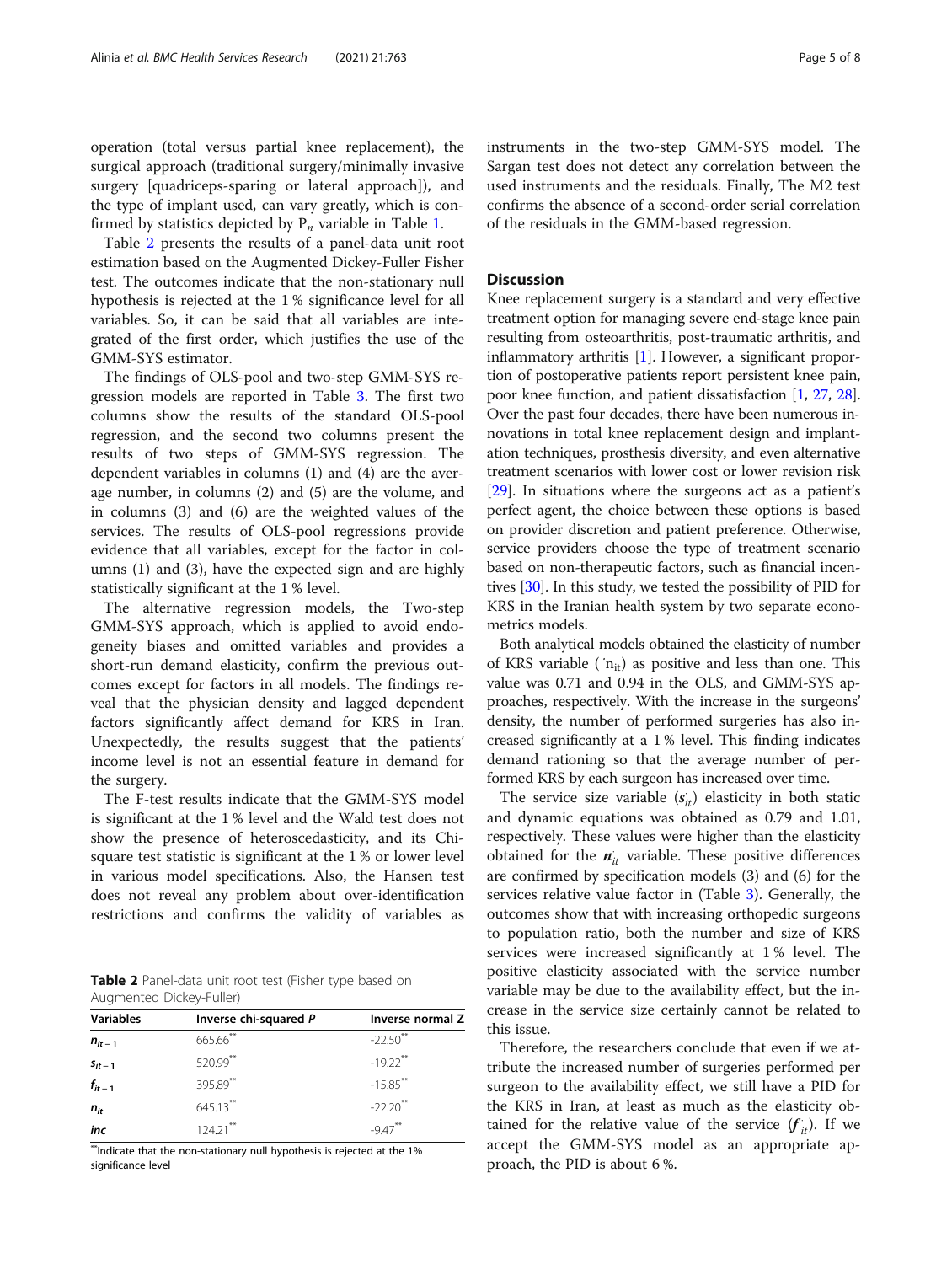| Independent         | <b>OLS-Pool</b>           |                          |                          | <b>Two-Step Difference GMM</b> |                          |                          |
|---------------------|---------------------------|--------------------------|--------------------------|--------------------------------|--------------------------|--------------------------|
| <b>Variables</b>    | $y_{it} = 'n_{it}$<br>(1) | $y_{it} = s_{it}$<br>(2) | $y_{it} = f_{it}$<br>(3) | $y_{it} = n_{it}$<br>(4)       | $y_{it} = s_{it}$<br>(5) | $y_{it} = f_{it}$<br>(6) |
| $-d_{it}$ )SE(      | $0.71a$ (0.03)            | $0.79a$ (0.03)           | 0.07(0.01)               | $0.94^a$ (0.05)                | $1.01aa$ (0.04)          | $0.06^a$ (0.02)          |
| $y_{it-1}$ )SE(     | $0.63a$ (0.02)            | $0.63a$ (0.02)           | $0.68a$ (0.03)           | $-0.04$ <sup>a</sup> (0.05)    | $0.07a$ (0.03)           | $0.11a$ (0.05)           |
| inc )SE(            | 0.15(0.08)                | $0.09a$ (0.07)           | $-0.04(0.02)$            | $-1.25(1.88)$                  | 0.80(0.33)               | 0.54(0.35)               |
| Constant            | $7.96a$ (1.51)            | $13.06a$ (1.69)          | $4.35a$ (0.85)           | $36.18a$ (32.56)               | $11.85a$ (10.96)         | $0.84^a$ (5.94)          |
| N. observation      | 823                       | 823                      | 823                      | 823                            | 823                      | 823                      |
| R-squared           | 0.826                     | 0.805                    | 0.473                    |                                |                          |                          |
| F-test $(p$ -value) |                           |                          | 0.000                    | 0.000                          | 0.036                    |                          |
| Wald test           |                           |                          |                          | 601.34                         | 599.96                   | 8.55                     |
| Hansen test         |                           |                          |                          | 0.361                          | 0.284                    | 0.413                    |
| Sargan test         |                           |                          |                          | 0.277                          | 0.175                    | 0.339                    |
| M <sub>2</sub> test |                           |                          |                          | 0.671                          | 0.589                    | 0.712                    |

<span id="page-5-0"></span>Table 3 Estimates of OLS-Pool and Two-Step Difference GMM models

<sup>a</sup>Indicate that the coefficients are significant at the 1% level

The observed positive association between physician to population ratio and the number of the KRS service per physician is contrary to that of Delattre and Dormont [[22\]](#page-6-0) which studied the behavior of general and specialist physicians in France and that of Redisch et al. [[31\]](#page-7-0) that analysis the PID among Unites States general physicians. However, they presented the same final results; the existence of a significant PID. Carlsen and Grytten [\[32](#page-7-0)], Sorensen and Grytten [[23\]](#page-6-0), Grytten and Sorensen [[33\]](#page-7-0) in similar studies did not show an established PID among Norwegian primary care physicians. These differences may be attributed to the difference in the health system structure, the type of payment system, the existence of a fixed or flexible reimbursement fee, and the type of services studied. In those health systems with managed care, apply flexible fees and use the Fee-For-Service method to reimburse the providers, creating a PID is much higher.

Iranian health insurances cover up to 90 % of the inpatient services costs, such as KRS in the public sector, but are highly inefficient in the private sector. Therefore, the financial burden of this PID will be on both the buyers and the recipients of the service. It should be noted that the value of 6 % is the minimum PID for KRS and may be much higher, which this study is not able to show its actual value. It seems that the main reasons for the existence of PID for KRS service in Iran are the lack of a managed care system, not using the clinical guidelines, lack of adequate supervision of surgeons, the existence of Fee-For-Service payment system, and severe information asymmetry between the health insurances and the service providers. Therefore, to reduce the sizeable economic burden of PID on the health system, each of the above reasons should be considered and

modified by the health policymakers. Besides, we emphasize the need for new strategies to treat earlystage osteoarthritis, ultimately reducing the demand for surgery.

The study data indicates unequal access to orthopedic surgeons across the provinces. On average, there are 1.16 (SD: 1.08) surgeons with a median of 0.98 (IQR: 0.80) per 100,000 population. This is while the lowest and highest values of this statistic belong to Lorestan (6.11) and North Khorasan (0.33) provinces, respectively, which have a difference of 18.52 times. Reducing this unequal distribution to provide better access for less privileged provinces can be very effective and should be considered by health policymakers.

# Conclusions

This is the first time that the existence of PID in the Iranian health system is investigated using approved econometric models. Although the increase in the ratio of orthopedic surgeons to the population increased patients' access to KRS services, the econometrics results show the mean of service size had increased to a higher degree over time. This finding strongly supports the existence of PID for aggressive, costly, and high-risk services such as KRS. In other words, a significant part of the increased demand for KSR services was for PID.

Due to the high coverage of KRD service costs by the Armed Forces Insurance in both the private and public sectors, the financial burden of this induced demand is imposed on the insurer. Therefore, health policymakers can minimize this induced demand by setting stricter criteria for KRS licensing and requiring physicians to adhere to the relevant clinical guideline.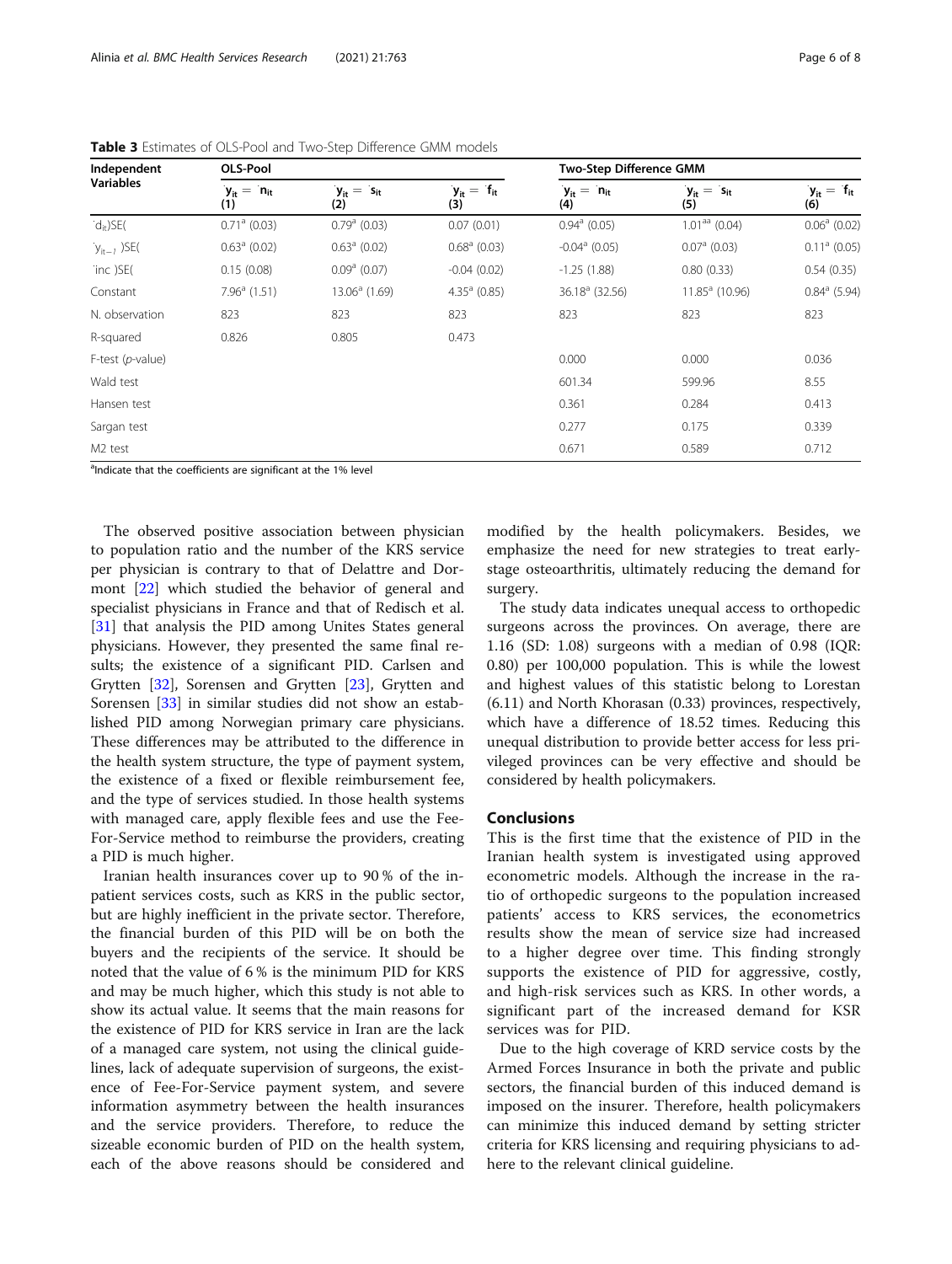#### <span id="page-6-0"></span>Abbreviations

PID: Physician-Induced Demand; GMM-SYS: Generalized method of moment's system; KRS: The Knee Replacement Surgery; DPD: Dynamic panel data; SE: Standard Error; IQR: Interquartile Range

#### Acknowledgements

We thank all the staff from Armed Forces Insurance Organization for assistance during data collection.

#### Authors' contributions

CA, AT, AO conceived the idea of the study, CA and AT contributed to the study design, CA performed the statistical analysis, CA, HY, BP, and NS took part in the interpretation of the results and CA, AT, AO, HY, NS, and BP critically revised manuscript drafts. All authors read and approved the final version of the manuscript.

#### Funding

This research was supported by the Deputy of research and technology of Urmia University of Medical Sciences Grant Number IR.UMSU.REC.1398.022.

#### Availability of data and materials

The datasets generated and/or analyzed during the current study are not publicly available for confidentiality reasons since individual privacy could be compromised but are available from the corresponding author on reasonable request.

#### **Declarations**

# Ethics approval and consent to participate

This study protocol was approved by Research Ethics Committee at the health equity research center, Tehran University of Medical Sciences and National Institute for Medical Research Development (No. NIMA D.REC.1397.290) and was found to comply with ethical standards. This study was accordance with the 1964 Helsinki declaration and its later amendments or comparable ethical standards.

#### Consent for publication

Not applicable.

#### Competing interests

The authors declare that they have no competing interests.

#### Author details

<sup>1</sup>Department of Health Economics and Management, School of Public Health, Urmia University of Medical Sciences, Urmia, Iran. <sup>2</sup> Health Equity Research Center (HERC), Tehran University of Medical Sciences, Tehran, Iran. <sup>3</sup>Department of Global Health and Public Policy, School of Public Health, Tehran University of Medical Sciences, Tehran, Iran. <sup>4</sup>Department of Health Management and Economics, School of Public Health, Tehran University of Medical Sciences, Tehran, Iran. <sup>5</sup> Health Insurance Research Center, Armed Forces Medical Service Insurance Organization (AFMSIO), Tehran, Iran. <sup>6</sup>Social Determinants of Health Research Center, Research Institute for Health Development, Kurdistan University of Medical Sciences, Sanandaj, Iran. <sup>7</sup> Department of Health Economics, National Institute for Health Research (NIHR), Tehran University of Medical Sciences, Tehran, Iran.

### Received: 8 May 2021 Accepted: 25 June 2021 Published online: 02 August 2021

#### References

- 1. Atkinson HDE. The negatives of knee replacement surgery: complications and the dissatisfied patient. Orthop Trauma. 2017;31(1):25–33.
- 2. Byrne MM, O'Malley K, Suarez-Almazor M. Willingness to pay per qualityadjusted life year in a study of knee osteoarthritis. Med Decis Making. 2005; 25(6):655–66.
- 3. Davatchi F, Jamshidi A-R, Banihashemi AT, Gholami J, Forouzanfar MH, Akhlaghi M, Barghamdi M, Noorolahzadeh E, Khabazi A-R, Salesi M. WHO-ILAR COPCORD study (stage 1, urban study) in Iran. J Rheumatol. 2008;35(7): 1384–90.
- 4. Davatchi F, Banihashemi AT, Gholami J, Faezi ST, Forouzanfar MH, Salesi M, Karimifar M, Essalatmanesh K, Barghamdi M, Noorolahzadeh E. The
- 5. Haq SA, Davatchi F. Osteoarthritis of the knees in the COPCORD world. Intl J Rheum Dis. 2011;14(2):122–9.
- 6. Carr AJ, Robertsson O, Graves S, Price AJ, Arden NK, Judge A, Beard DJ. Knee replacement. Lancet. 2012;379(9823):1331–40.
- 7. Singh JA, Vessely MB, Harmsen WS, Schleck CD, Melton LJ III, Kurland RL, Berry DJ. A population-based study of trends in the use of total hip and total knee arthroplasty, 1969–2008. Mayo Clin Proc. 2010;2010:898–904 Elsevier.
- 8. Karimi MM, Saeid A, Nemati A. Knee replacement (short-term results). 2007.
- 9. Wylde V, Learmonth I, Potter A, Bettinson K, Lingard E. Patient-reported outcomes after fixed-versus mobile-bearing total knee replacement: a multicentre randomised controlled trial using the Kinemax total knee replacement. J Bone Joint Surg Br. 2008;90(9):1172–9.
- 10. Ebrahimzadeh MH, Makhmalbaf H, Birjandinejad A, Soltani-Moghaddas SH. Cross-cultural adaptation and validation of the persian version of the oxford knee score in patients with knee osteoarthritis. Iran J Med Sci. 2014;39(6):529.
- 11. Culliford D, Maskell J, Beard D, Murray D, Price A, Arden NK. Temporal trends in hip and knee replacement in the United Kingdom: 1991 to 2006. J Bone Joint Surg Br. 2010;92(1):130–35.
- 12. Arden N, Nevitt MC. rheumatology rC: Osteoarthritis: epidemiology. Best Pract Res Clin Rheumatol. 2006;20(1):3–25.
- 13. Bentkover JD. Cost Benefit/cost effectiveness of medical technologies: a case study of orthopedic joint implants. Washington: Congress of the United States, Office of Technology Assessment; 1981.
- 14. Poley ST. Geographic variation in knee replacement surgery. Chapel Hill: provider or population driven? UNC School of Government; 2011.
- 15. Weeks WB, Jardin M, Dufour J-C, Paraponaris A, Ventelou BJMC: Geographic variation in admissions for knee replacement, hip replacement, and hip fracture in France: evidence of supplier-induced demand in for-profit and not-for-profit hospitals. Med Care. 2014;52(10):909–17.
- 16. Chetty MJMC. Does supplier-induced demand occur? Med Chronicle, 2018; 6:50–50.
- 17. Cromwell J, Mitchell JB. Physician-induced demand for surgery. J Health Econ. 1986;5(4):293–313.
- 18. Alinia C, Davoodi-lahijan D. Moving toward universal health coverage four decades of experience from the Iranian health system. Clinico Economics and Outcomes Res. 2019;11:651.
- 19. Mousavi SM, Sadeghifar J. Universal health coverage in Iran. Lancet Global Health. 2016;4(5):e305–6.
- 20. Sajadi HS, Ehsani-Chimeh E, Majdzadeh R. Universal health coverage in Iran: where we stand and how we can move forward. Med J Islamic Republic Iran. 2019;33:9.
- 21. Fuchs VR. The supply of surgeons and the demand for operations. National Bureau of Economic Research. NBER Working Paper Series, Stanford University. March 1978.
- 22. Delattre E, Dormont B. Fixed fees and physician-induced demand: a panel data study on French physicians. Health Econ. 2003;12(9):741–54.
- 23. Sørensen J, Grytten R. Competition and supplier-induced demand in a health care system with fixed fees. Health Econ. 1999;8(6):497–508.
- 24. Hsiao C. Analysis of Panel Data. 2nd edition. Cambridge: Cambridge University press; 2014.
- Arellano M, Bover O. Another look at the instrumental variable estimation of error-components models. J Econometrics. 1995;68(1):29–51.
- 26. Blundell R, Bond S. Initial conditions and moment restrictions in dynamic panel data models. J Econometrics. 1998;87(1):115–43.
- 27. Burn E, Weaver J, Morales D, Prats-Uribe A, Delmestri A, Strauss VY, He Y, Robinson DE, Pinedo-Villanueva R, Kolovos S. Opioid use, postoperative complications, and implant survival after unicompartmental versus total knee replacement: a population-based network study. Lancet Rheumatol. 2019;1(4):e229–36.
- 28. Wilches C, Sulbaran J, Fernandez J, Gisbert J, Bausili J, Pelfort X. Fast-track recovery technique applied to primary total hip and knee replacement surgery. Analysis of costs and complications. Rev Esp Cir Ortop Traumatol. 2017;61(2):111–6.
- 29. Vertullo CJ, Grimbeek PM, Graves SE, Lewis PL. Surgeon's preference in total knee replacement: a quantitative examination of attributes, reasons for alteration, and barriers to change. J Arthroplasty. 2017;32(10):2980–9.
- 30. Nguyen LL, Smith AD, Scully RE, Jiang W, Learn PA, Lipsitz SR, Weissman JS, Helmchen LA, Koehlmoos T, Hoburg A. Provider-induced demand in the